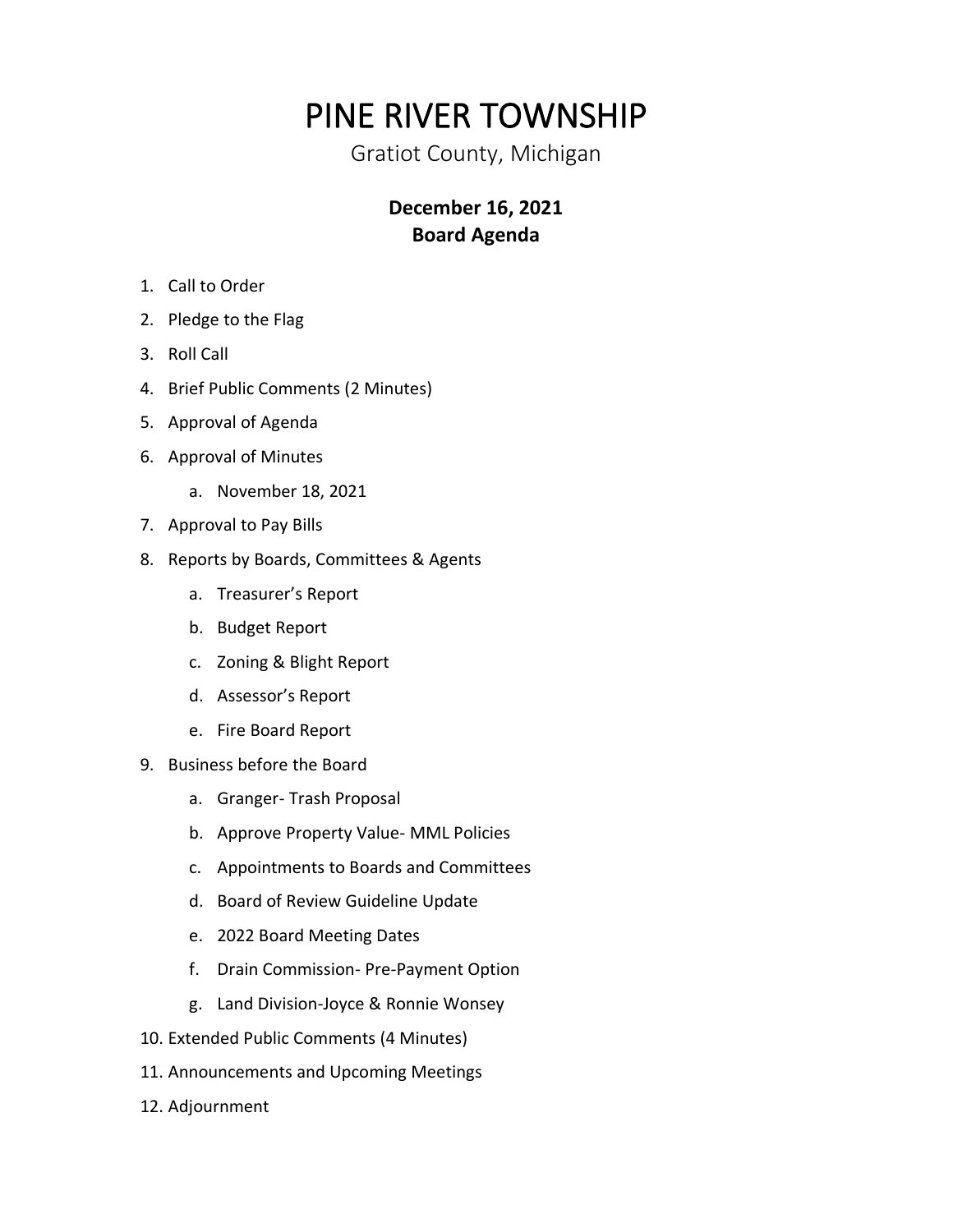## **MINUTES OF THE PINE RIVER TOWNSHIP BOARD MONTHLY MEETING DECEMBER 16, 2021**

- 1.) The regular monthly meeting of the Pine River Township Board was called to order at 7:00PM by Supervisor Beeson at the Township Hall.
- 2.) Pledge the flag: The Board and the Public said the Pledge to the flag.
- 3.) Roll Call: Best: present; Moeggenborg: present; Beeson: present; Whitmore: present; Baker: present. (5) Board members present, (0) absent.
- 4.) Public Comments:
	- a. None.
- 5.) Approve the Agenda:
	- a. Motion made by Best: second by Moeggenborg: to approve the Agenda as presented. All present Board members approved. The motion carried 5-0.
- 6.) Approve the Minutes:
	- a. Motion made by Baker: second by Moeggenborg: to approve the Minutes of the meeting from November 18, 2021. All present Board members approved. The motion carried 5-0.
- 7.) Approval to Pay Bills:
	- a. Motion made by Moeggenborg: second by Best: to approve the payment of bills as presented in the amount of \$23,692.42. All present Board members approved. The motion carried 5-0.
- 8.) Reports by Boards, Committees, and Agents
	- a. Treasurer's Report Discussion: Board reviewed, bank reconciliations have been received and reviewed by all present. Placed on file.
	- b. Budget Report Discussion: report placed on file.
	- c. Zoning and Blight Officer on file
	- d. Assessor Report no report
	- e. Fire Services new pickup truck needs red lights, but otherwise being used
- 9.) Business before the Board
	- a. Granger Trash Bid
		- i. Scott Truman from Granger presented information about trash pickup and discussion followed. Motion made by Baker: second by Best to hold Public Hearing on trash on January 18, 2022. All present Board members approved. The motion carried 5-0.
	- b. Approve Property Value MML Policies
		- i. Motion made by Moeggenborg: second by Baker: to approve the MML insured value increases. All present Board members approved. The motion carried 5-0.